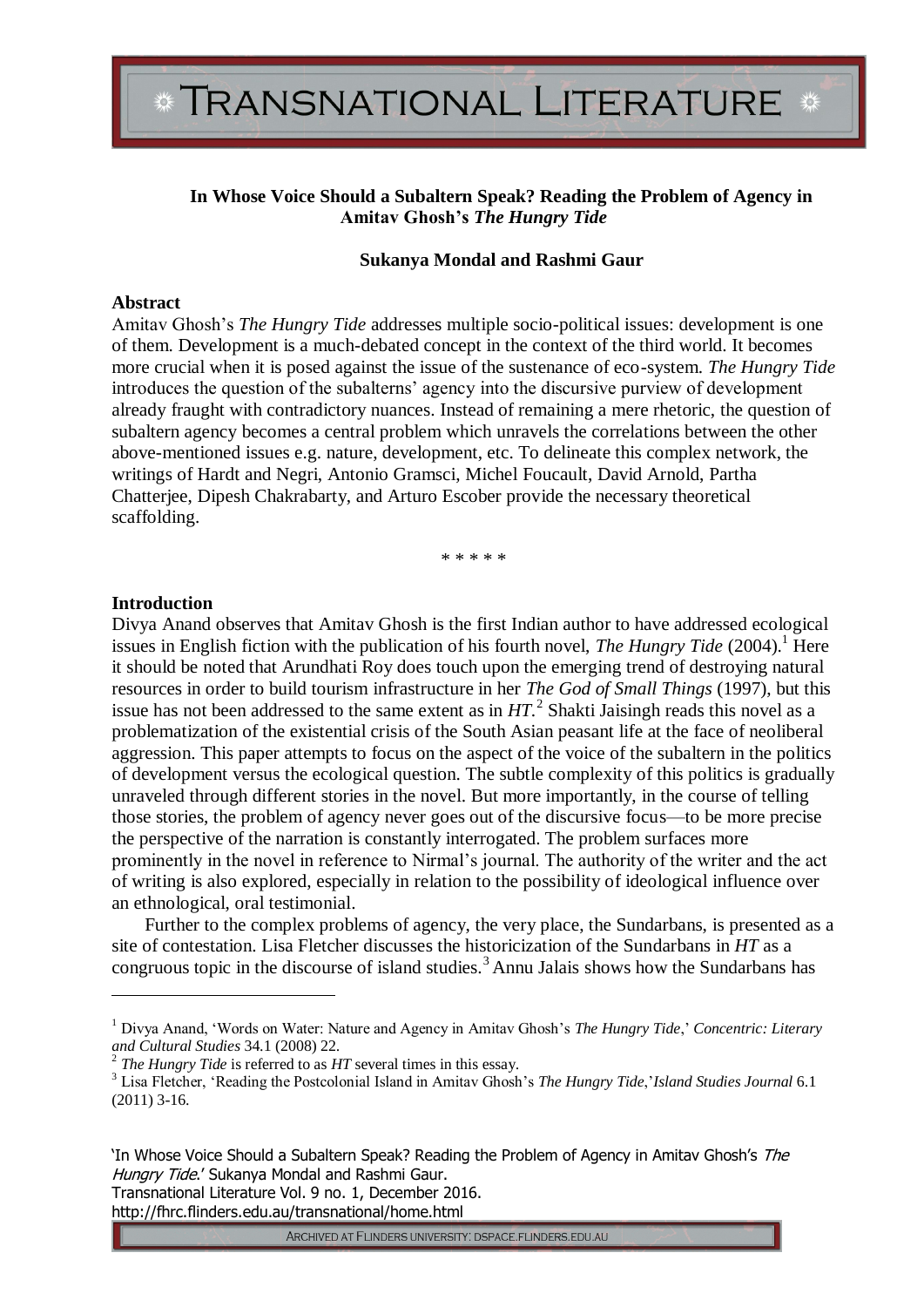undergone several transformations in terms of definition from the colonial period until now.<sup>4</sup> What in the British colonial period was considered to be a mere wasteland producing no revenue has gradually taken on significance as a site chosen by the World Heritage Site Committee in order to preserve the flora and fauna of its eco-system. During the long process of the Sundarbans' graduation as a geographical place to a space of political dispute and ecological concern, the people who have inhabited some of the islands rarely get any political recognition. It is observed that the marginalisation of these people, some of whose ancestors had settled here as early as 1765, and others who came as late as 1970 as a post-Partition effect, has been consistent throughout this centuries-long period. Contrary to other places, the conditions in which these people live have been always poor and underdeveloped.

## **Examining development as a statist propaganda**

The reality of the marginalization of the human population in the Sundarbans is typically evident in Victorian gazetteer-writer W.W. Hunter's reference to these people as inhabitants of the Sundarbans which comes at the end of the long list of different species of plants and animals made by Hunter in  $1875$ .<sup>5</sup> He refers to them as a 'few wandering gangs.' The colonial viewpoint has been carried into the postcolonial period as well. These marginal people are continuously being pushed to the fringes, sometimes in the name of wildlife preservation as it happened at the time of the Morichjhanpi Massacre, or sometimes in the name of development.<sup>6</sup> The definition of development is ambiguous, and the government uses all the available powers of an establishment to act and reap the opportunity of the ambiguity of this very word. In today's context, ecological reservation too has gained multiple layers of meaning and implication. In the recent past it was seen that the government and the local Adivasis had opposing opinions regarding the mining of bauxite at Niyamgiri hills region in Odisha. In this case, despite the Adivasis' protest that mining in this region would destroy the forest, and harm their cultural practices and communal beliefs, the government's claim is that their commitment to development is progressive. Here it is worthwhile to problematize the very concept of development. Development, according to Gustavo Esteda:

always implies a favourable change, a step from the simple to the complex, from the inferior to the superior, from worse to better. [It] indicates that one is doing well because one is advancing in the sense of a necessary, ineluctable, universal law and toward a desirable goal. $<sup>7</sup>$ </sup>

2

http://fhrc.flinders.edu.au/transnational/home.html

 $\overline{a}$ 

<sup>&</sup>lt;sup>4</sup> Annu Jalais, *Forest of Tigers: People, Politics and Environment in the Sundarbans (New Delhi: Routledge, 2011).* 5 Jalais 5.

<sup>&</sup>lt;sup>6</sup> The Morichjhanpi massacre or incident is known to be a notorious mass killing of low-caste Bengali Hindu refugees from East Pakistan by the Left-led government of West Bengal in May, 1979 at the time of forceful evacuation of the refugees from Morichjhanpi—an island declared as reserve forest in the Sundarbans, but the government never acknowledged any such incident.

<sup>7</sup> Gustavo Esteda, 'Development,' *The Development Dictionary: A Guide to Knowledge as Power* ed. Wolfgang Sachs (London: Zed Books, 2007) 10.

<sup>&#</sup>x27;In Whose Voice Should a Subaltern Speak? Reading the Problem of Agency in Amitav Ghosh's The Hungry Tide.' Sukanya Mondal and Rashmi Gaur. Transnational Literature Vol. 9 no. 1, December 2016.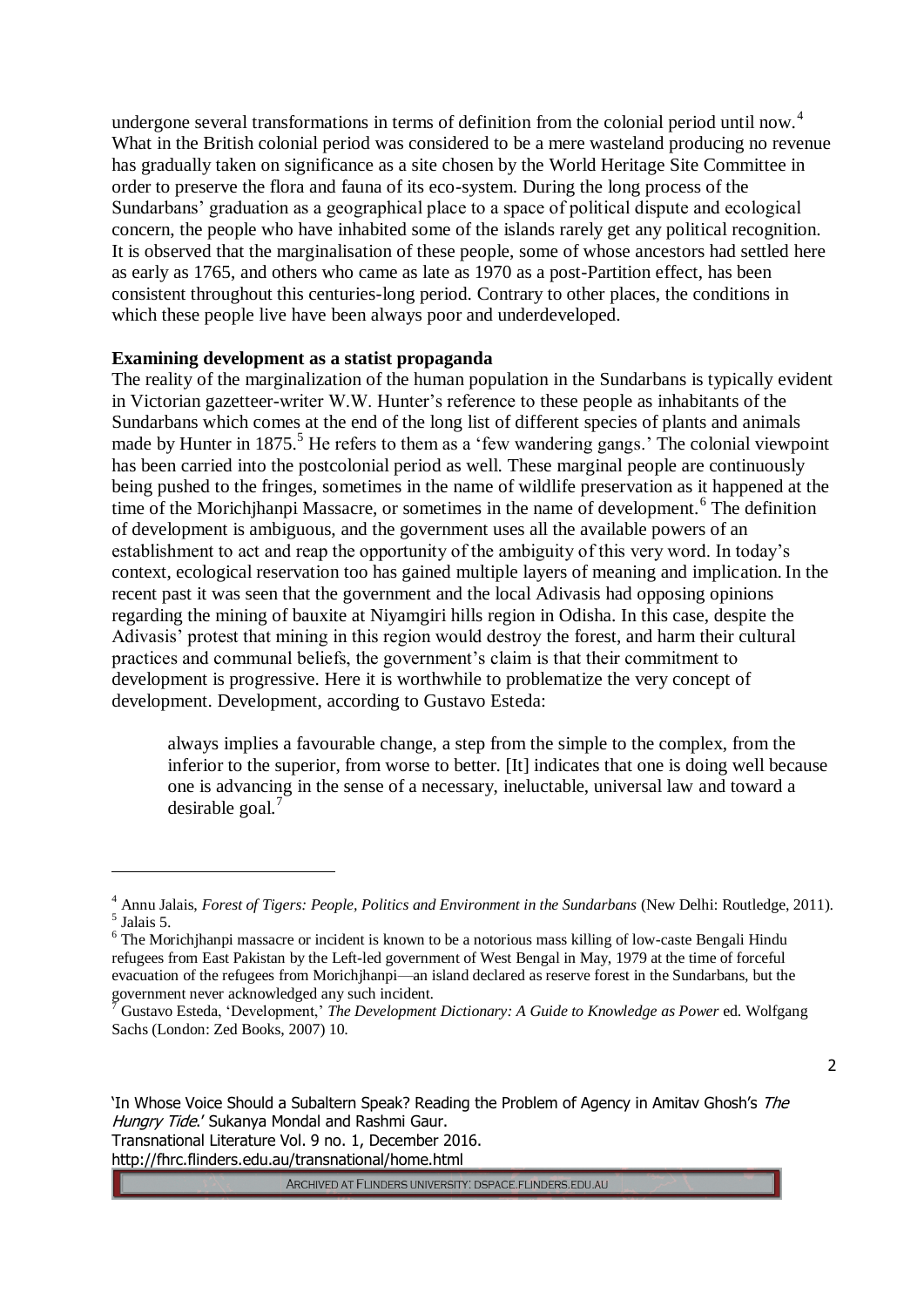The idea of development thus, even today, bears the legacy of the civilizing mission of colonial times. In most cases, it is the lowest rung of society that is the target of the mission of development, yet the benefits of the government policy only trickle down to them. The downward gaze of the development policy-makers entails the possibility of glossing over the essential problems of the marginal. Partha Chatterjee notes that development is regarded 'as a process affecting the whole of society' and 'it was premised upon *one* consciousness and will that of the whole<sup>,8</sup> (emphasis original). Thus the very idea of development bestows on the state a rational consciousness that it wields on behalf of the entire population. Naturally the multiple differences of needs among the population is not addressed in this process. Arturo Escober demonstrates this idea of development, which in his book he aptly puts thus:

Development was – and continues to be for the most part – a top-down, ethnocentric, and technocratic approach which treated people and culture as abstract concepts, statistical figures to be moved up and down in the charts of progress.<sup>9</sup>

In his essay, 'The Making and Unmaking of Third World through Development,' Escobar elucidates the argument further. According to him, development has been functioning as a discourse since the advent of the European Enlightenment initiated modernization. This discursive system 'sets the rules of the game; who can speak, from what points of view, with what authority, and according to what criteria of expertise ...<sup>'10</sup> Thus it can be seen how in the case of Niyamgiri, the state tries to encroach upon the land in the name of 'development.' On the other hand, during the Morichjhanpi incident (or prior to that) the government was against any settlement on the island because they were intent on preserving the forest areas and the tigers that inhabit the forest.

Thus, in the age of Capital, the state always shifts between two extreme positions of pronature and pro-development, according to the sway of the economic interests. In *The Hungry Tide,* Ghosh not only reveals the deceptive stand of the government, but the progressive façade of the urban Bengali bhadralok section is also exposed. This part of Bengali society that claims to be progressive, educated, and sensitive, actually turns a blind eye to the misery of the marginal people. Besides the ecological issue, Ghosh points to the porous nature of the barriers separating different ideological stands, e.g. humanist/nonhumanist, elite/subaltern, government/ non-governmental philanthropy, etc.

#### **The subaltern and the ethnographer's problem of perspective**

The 'subaltern in the Subaltern Studies,' Prathama Banerjee argues, is 'an invented category.' As no one claims it to be his/her label, it has always been used to label one particular sect of society or the other in the discursive field. Sometimes the term 'subaltern' refers to the peasants,

 $\overline{a}$ 

3

'In Whose Voice Should a Subaltern Speak? Reading the Problem of Agency in Amitav Ghosh's The Hungry Tide.' Sukanya Mondal and Rashmi Gaur. Transnational Literature Vol. 9 no. 1, December 2016. http://fhrc.flinders.edu.au/transnational/home.html

<sup>8</sup> Partha Chatterjee, 'Development Planning and the Indian State,' *Empire and Nation: Selected Essays* (New York: Columbia UP,  $2015$ ) 247.

<sup>9</sup> Arturo Escober, *Encountering Development: The Making and Unmaking of the Third World* (Princeton: Princeton UP, 1995) 44.

 $10$  Escober 87.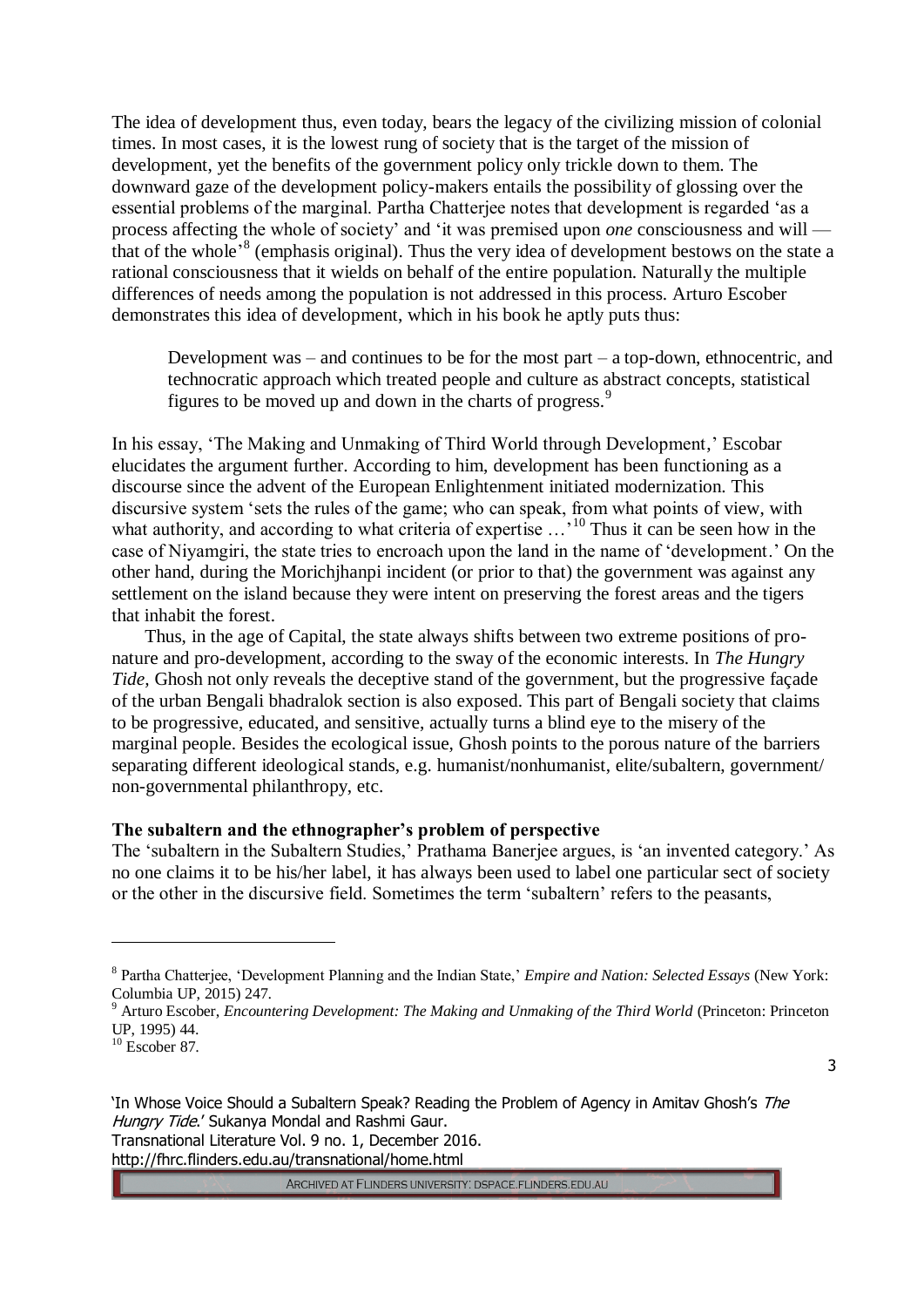sometimes the refugees, sometimes the women, and sometimes the Dalits.<sup>11</sup> Subaltern studies has been always engaged with the mechanics of power, knowledge, and obviously, language. It is the elites who designate the subalterns as 'subalterns.' The ensemble of various characters in *HT* creates a space for interaction between different economic classes as Ghosh draws his characters from different socio-economic and cultural levels of society.

The narration is presented chiefly through the perspectives of Piya and Kanai. What is noteworthy here is that Piya and Kanai are both from the affluent portion of society, though they have vastly different cultural backgrounds. Thus Ghosh shows how the problem of the subaltern is looked at by the elites of the society. Piya or Piyali Roy was born in a Bengali family but has grown up in Seattle. Also, her father does not encourage her to learn Bengali because he thinks that the retaining of a separate linguistic identity is too much cultural baggage for an immigrant, as it hinders his/her assimilation into the mainstream. Thus when she comes to the Sundarbans, she feels herself a stranger among her own people. Her father has the progressive look befitting an ideal immigrant:

He believes that Indians—Bengalis in particular—don't travel well, because their eyes are always turned backwards, towards home. When we moved to America, he decided he wasn't going to make that mistake: he was going to try to fit in.<sup>12</sup>

She comes to the Sundarbans to conduct her research on *Orcella* (river-dolphins). An accident on the river brings her to Lusibari after having been invited there by Kanai. Kanai too belongs to the same economical strata as that of Piya. He is a linguist who runs a translation agency in Delhi and makes a lot of money. He has come to Lusibari following an invitation from his aunt Nilima to claim a journal left by his uncle.

At a glance, having the two choices of characters (Piya and Kanai) as the medium between the happenings of the novel and the reader may seem bizarre because the novel is situated in such a place, the Sundarbans, where the local people were not known to be rich, educated, and powerful. As noted, they rarely have a voice for their own issues in governmental discourse. In choosing Piya as a narrator Ghosh allows himself a flexibility to document certain minute details, which he could not otherwise have done. Her American upbringing and ignorance about the local culture, and obviously the language (Bengali) give Piya an almost innocent point of view. Every small thing she views, be it the crab line used by Fokir, or the make-shift arrangement to take a bath in Fokir's boat, elicits curiosity mixed with some amount of surprise in Piya because of her status as an outsider. She cannot feel curious and express her own thoughts about these things without complicating them. Someone who is indigenous and already has some knowledge about these things can never give an innocent account of things the way Piya does. Piya cannot be said to be a pro-subaltern person, but at places she is seen to feel sympathy for the marginal people in the Sundarbans. Her sympathy might have sprung from her concerns about the river dolphins, the endangered species on which she has been working. Thus

 $\overline{a}$ 

4

<sup>&</sup>lt;sup>11</sup> Prathama Banerjee, 'The Subaltern: Political Subject or Protagonist of History?:' Subaltern Studies in Retrospect and Reminiscence,' *South Asia: Journal of South Asian Studies* 38.1 (2015) 39.

<sup>12</sup> Amitav Ghosh, *The Hungry Tide* (Delhi: Ravi Dayal, 2004) 250.

<sup>&#</sup>x27;In Whose Voice Should a Subaltern Speak? Reading the Problem of Agency in Amitav Ghosh's The Hungry Tide.' Sukanya Mondal and Rashmi Gaur. Transnational Literature Vol. 9 no. 1, December 2016. http://fhrc.flinders.edu.au/transnational/home.html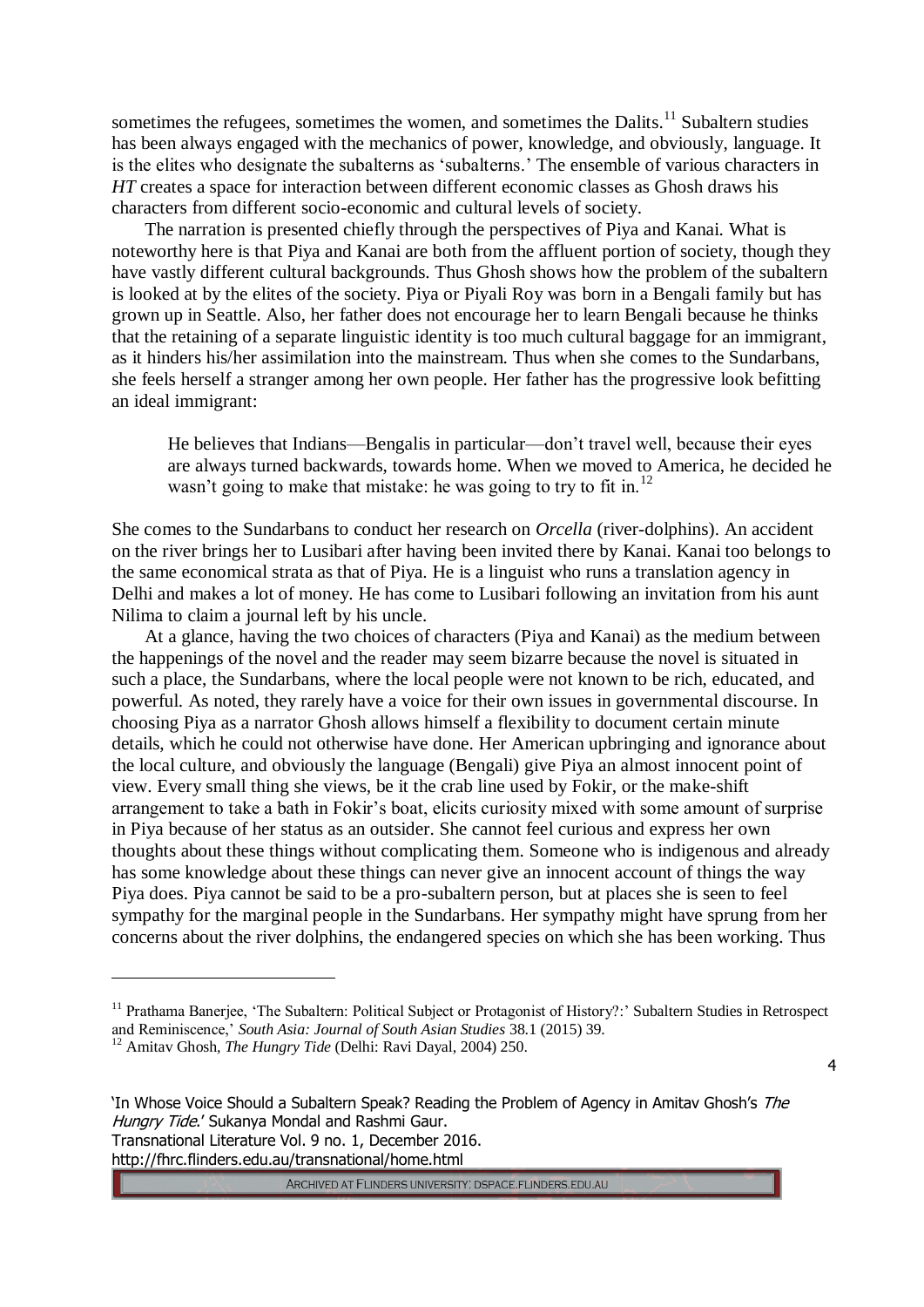when the subaltern question is raised, sometimes it extends to the non-human species too. While giving an account of the government's initiative to save tigers in the Sundarbans, the novel not only cites the authority's negligence towards the human residents of this place but implicitly raises the question of the lack of any measure to save the Gangetic dolphins.

The other main character, the sole narrator of Nirmal's journal, is Kanai. He is a happy-golucky man. He has money and he loves to flirt with 'interesting' women. On his first visit to the Sundarbans, although he is a small school child, he has the audacity of a city-bred boy to undermine the rural way of life. On his second visit when he is a 42-year-old man, he has lost whatever innocence he had as a small boy. He apparently has no sympathy for the people of the Sundarbans. Thus Piya's account is placed as a foil to Kanai's seasoned account of all the incidents in the Sundarbans.

Ironically, it is Kanai for whom Nirmal leaves his journal. The entry is an account of what happens on May 15, 1979, in Morichjhapi. But again Nirmal declares at the very beginning that what he is going to write down would not be his story, but Kusum's. The importance of the voice of the marginalized people lies in the originality of what they say because when they talk (if they *can* talk) about their life and their problems, they speak about what *they* feel. It is always a first-hand experience. Manoranjan Byapari, a noted figure in the Dalit tradition of Bengali literature, writes that it is not the case that nobody has ever articulated the problems of the marginalized, dispossessed people. Rabindranath Tagore, the three famous Bandyopadhyays (Bibhutibhushan, Tarashankar, and Manik), Sunil Gangopadhyay, the group of litterateurs of 'Kallol' and 'Kali-kalam,' also seriously address the issues of the Bengali Dalits but as they are all from the upper-caste society, they themselves never had to go through the plights of the dispossessed. Amitav Ghosh not only addresses the issues of the marginalized people in *The Hungry Tide*, but he elegantly depicts the problem of subaltern speech, especially as it sits within the governmental discourse. None of the subaltern people within the novel are able to document the hardships undergone (hardships that are unthinkable to an urban middle or upper-middleclass citizen) just to earn the daily wage, or the barbaric way in which the state government politically bulldozed the settlers of Morichjanpi island. Therefore, Ghosh has to employ a person from the urban progressive section to tell this history: Nirmal, who sympathizes with the causes of the settlers of Morichjhanpi, and even though he is writing about the dire situation of these people, he nevertheless unequivocally declares at the beginning that the account is in their words. The only thing he is providing is the penmanship: 'All I need say for the time being, is that this is not my story. It concerns, rather, the only friend you made when you were here in Lusibari: Kusum. If not for my sake, then for hers, read on.<sup>13</sup> A central argument of the subaltern scholars is embedded in this bidding of Nirmal for his nephew to read and understand: whose story is told, by whom, and for whom. When we read the accounts of Morichjhanpi by Nirmal, it is through the eyes and thoughts of Kanai. Nirmal originally writes in Bengali. Kanai's version is in English. The crux of the problem, then, is that there is a huge difference between Nirmal and Kusum, whose story Nirmal claims it to be. Nirmal writes down what he sees on that fateful day, and at times his writing is interrupted by Kusum's direct interjections. There is a danger when one attempts to write down someone else's experience that there will be a chance of

<sup>13</sup> Ghosh, *The Hungry Tide* 69.

 $\overline{a}$ 

'In Whose Voice Should a Subaltern Speak? Reading the Problem of Agency in Amitav Ghosh's The Hungry Tide.' Sukanya Mondal and Rashmi Gaur. Transnational Literature Vol. 9 no. 1, December 2016. http://fhrc.flinders.edu.au/transnational/home.html

ARCHIVED AT FLINDERS UNIVERSITY: DSPACE.FLINDERS.EDU.AU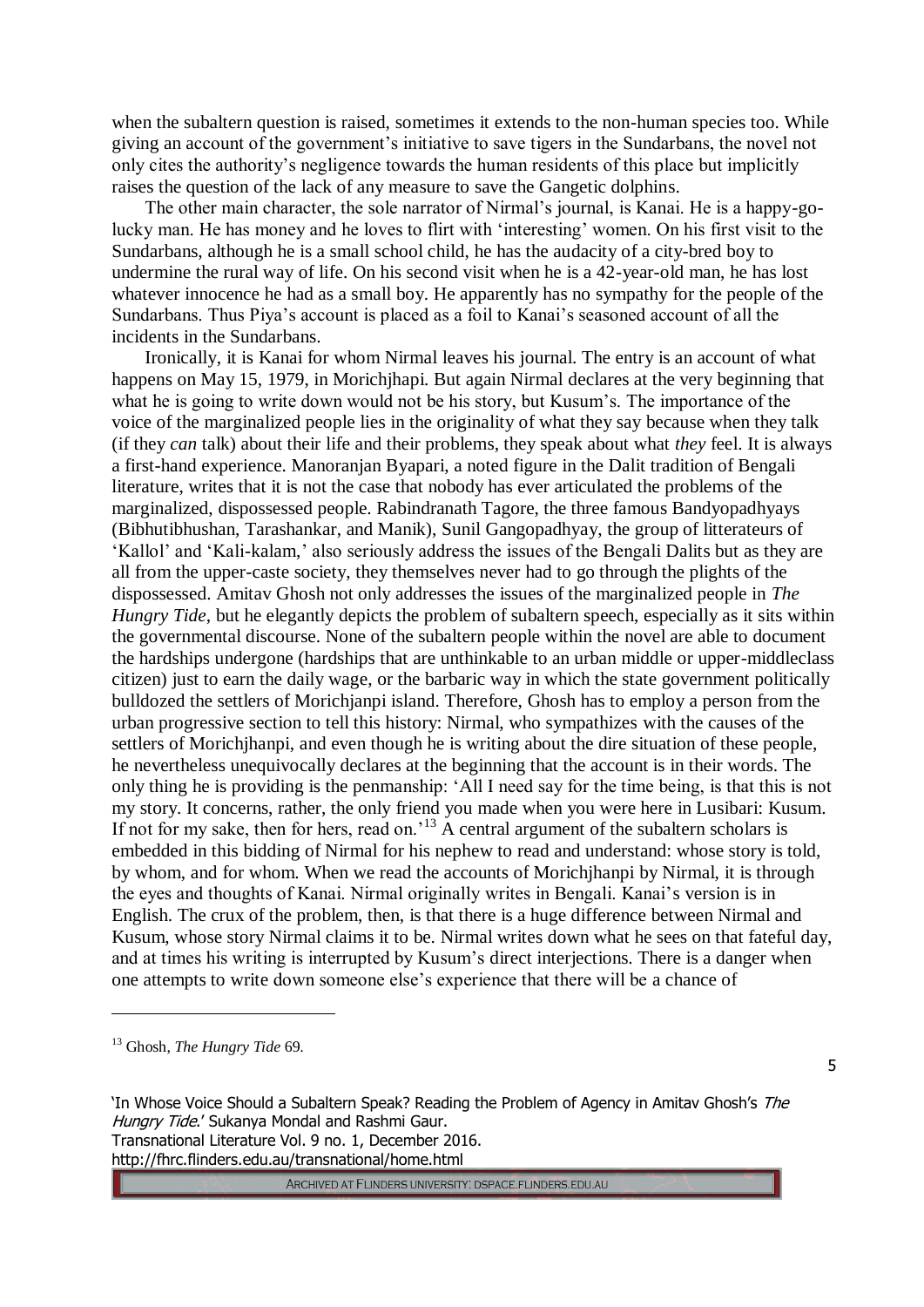misappropriation. When there is a huge difference in terms of economic, cultural, and social status between the writer and the subject, the risk of misappropriation increases. Nirmal is an educated, urban Bengali, with a strong Marxist ideology. And Kusum is decades younger than him. She has no institutional education as such, and obviously there is the difference of gender. In such cases, the writer who is documenting may not understand the proper implication of the victim's experiences. Also, because of the intervention of the ethnographer, there is a loss of immediacy. There are other ethical and political problems in writing such testimonies. The problems are articulated in *The Rigoberta Menchú Controversy*. <sup>14</sup> David Stoll here argues that the narrator (Rigoberta Menchú) might have made a romanticised speech in order to garner the support of the international media for the Guatemalan guerrilla organization with which she is affiliated, and that Menchú might be seen as a spokesperson for the Latin American Leftist vanguard.<sup>15</sup> John Beverly problematizes Stoll's position in his article 'What Happens when the Subaltern Speaks.' Beverly argues that judging the truthfulness in the speech of the subaltern speaker may not be a very wise idea because there is no universal standard of truth. It may vary according to the culture of the speaker. When the ethnographer is from a completely different background, then determining the importance and truthfulness in a subaltern's speech entails a risk of being unfairly judgmental.<sup>16</sup> Another probable problem is that the writer, using his superior position, may be able control the flow of speech thereby suppressing certain facts. He may manipulate the story to fit with his own ideology. While reading Nirmal's journal, all these above-mentioned facts should be taken into consideration.

# **The subaltern question as a dilemma in the imagination of Bengali** *bhadralok* **(the educated gentle class)**

At the time of writing the journal, Nirmal is in a very ecstatic state of mind. Nilima explains this situation quite precisely when Kanai expresses his surprise about Nirmal's involvement with the Morichjhanpi incident. She asserts that Nirmal feels sympathy because of the idea of revolution he had always cherished in his youth:

You have to remember Kanai … that as a young man Nirmal was in love with the idea of revolution. Men like that even when they turn their backs on their party and their comrades, can never let go of the idea; it's the secret god that rules their heart.<sup>17</sup>

In his political affiliation, Nirmal is a Marxist. But he is moved more by the romanticism in Marxism. The practicality which is needed to make the dream of revolution come true is not present in him. Losing importance among his comrades in Calcutta, he finds the Sundarbans, or

 $\overline{a}$ 

6

'In Whose Voice Should a Subaltern Speak? Reading the Problem of Agency in Amitav Ghosh's The Hungry Tide.' Sukanya Mondal and Rashmi Gaur. Transnational Literature Vol. 9 no. 1, December 2016. http://fhrc.flinders.edu.au/transnational/home.html

 $14$  Vijay Mishra discusses the role of testimonial history and literature in his essay 'Plantation Dispora Testimonios and the Enigma of Black Waters,' *Interventions: International Journal of Postcolonial Studies* 17.4 (2014) 548-567. <sup>15</sup> Arturo Arias, 'After the Rigoberta Menchú Controversy: Lessons Learned About the Nature of Subalternity and the Specifics of the Indigenous Subject,' *Modern Language Notes* 117.2 (2002) 481-505.

<sup>&</sup>lt;sup>16</sup> John Beverly, 'What Happens When a Subaltern Speaks: Rigoberta Menchú, Multiculturalism, and the Presumption of Equal Worth,' *The Rigoberta Menchú Controversy* ed. Arturo Arias (Minneapolis: Minnesota UP, 2001) 231.

<sup>17</sup> Ghosh, *The Hungry Tide* 119.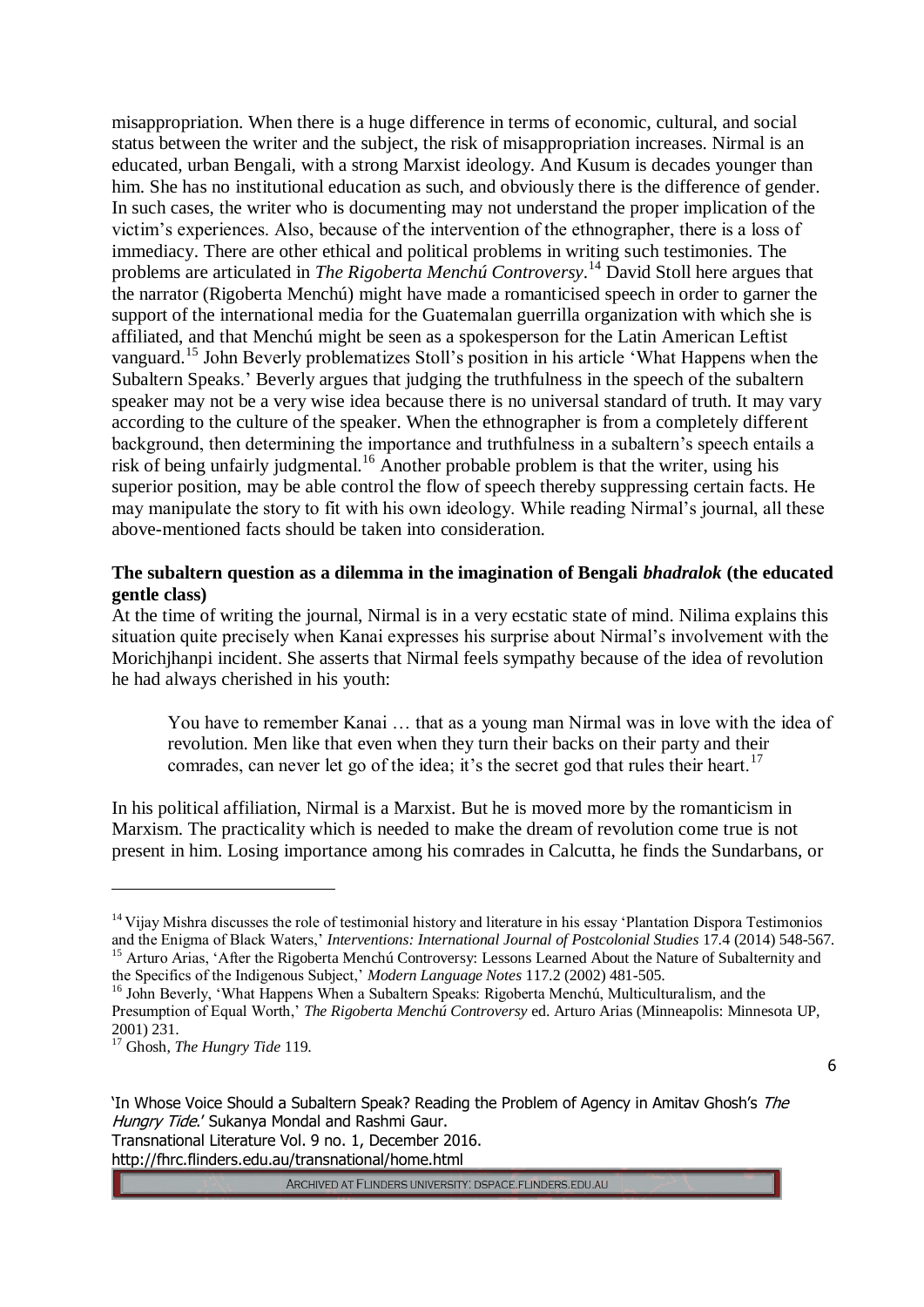to be more precise, the Badabon, an ideal place. This place, according to Nirmal's account, is a place where equality has been practiced from the first day of human habitation. When Sir Daniel Hamilton first established a new settlement in the Mangrove forest in the Sundarbans, he invited people to come and settle there, but the invitation was not unconditional:

Everyone who was willing to work was welcome, S'Daniel said, but on one condition. They could not bring all their petty little divisions and differences. Here there would be no Brahmins or Untouchables, no Bengalis and no Oriyas. Everyone would have to live and work together.<sup>18</sup>

Egalitarianism is a very fine idea to believe in, but when a group of people who have different cultural backgrounds are compelled to treat each expression of culture on equal terms, it may not be ethically laudatory. It is true that when two communities with different cultures live in close physical proximity for a long time, they begin exchanging their cultural traits. But this is a natural process. And the relation between them may not always be very peaceful too. In this context, Charles Taylor's famous article 'The Politics of Recognition' can be noted. According to Taylor, recognition of one's difference, especially by the other, might be a precondition of identity. In that way the mainstream people can recognize the culture of the minority, or subaltern, or aboriginal, and this could facilitate the flourishing of the culture in question. Taylor also emphasizes the 'rolling back' of colonial rule in order to give the Third World a chance to be themselves. Here the inevitable question crops up as to whether it is possible to unlearn the gestures or habits learnt in the colonial age, or to efface colonial history from public memory. In fact, Charles Taylor's 'presumption of equal worth' has been countered by Homi Bhabha because, as Bhabha alleges, 'it focuses exclusively on the recognition of the excluded.'<sup>19</sup> Ultimately, the recognition of the other is not always achieved, but through the process of recognition of the other the self also comes to the fore of the discursive ambit.

The case of the settlers of Morichjhanpi becomes conspicuous at this theoretical juncture because they are living a life of exclusion at the time of Nirmal writing the journal. The government never acknowledges the legitimacy of their settlement. Nirmal's place in the tension between the government and the settlers is a bit ambiguous. He believes in neat political compartmentalization of everything. And his iconoclastic bent is so strong that he looks down upon Nilima's government-aided co-operative, the 'Badabon Trust.' He proclaims himself to be against the government who, at this point, is synonymous for him with the capitalist bourgeoisie. But to where does *he* belong? He is not a subaltern either. Indeed, he has severed his ties with the urban Marxists of Calcutta, and in that way, he is politically marginalized, but that cannot be compared with the state of the hundred thousands of refugees settled in Morichjhanpi. Nirmal is, after all, in spite of his refusal, a representative of the Bengali bhadraloks. On the contrary, the refugees from East Pakistan who have been sent to the Dandakaranya camp by the government and some of who later come to the Sundarbans to settle are the chhotoloks. This dichotomy in Bengali society is very important. The bhadraloks are generally the upper class and upper caste

 $\overline{a}$ 

ARCHIVED AT FLINDERS UNIVERSITY: DSPACE.FLINDERS.EDU.AU

<sup>18</sup> Ghosh, *The Hungry Tide* 51.

<sup>19</sup> Discussed in Beverly 227.

<sup>&#</sup>x27;In Whose Voice Should a Subaltern Speak? Reading the Problem of Agency in Amitav Ghosh's The Hungry Tide.' Sukanya Mondal and Rashmi Gaur. Transnational Literature Vol. 9 no. 1, December 2016. http://fhrc.flinders.edu.au/transnational/home.html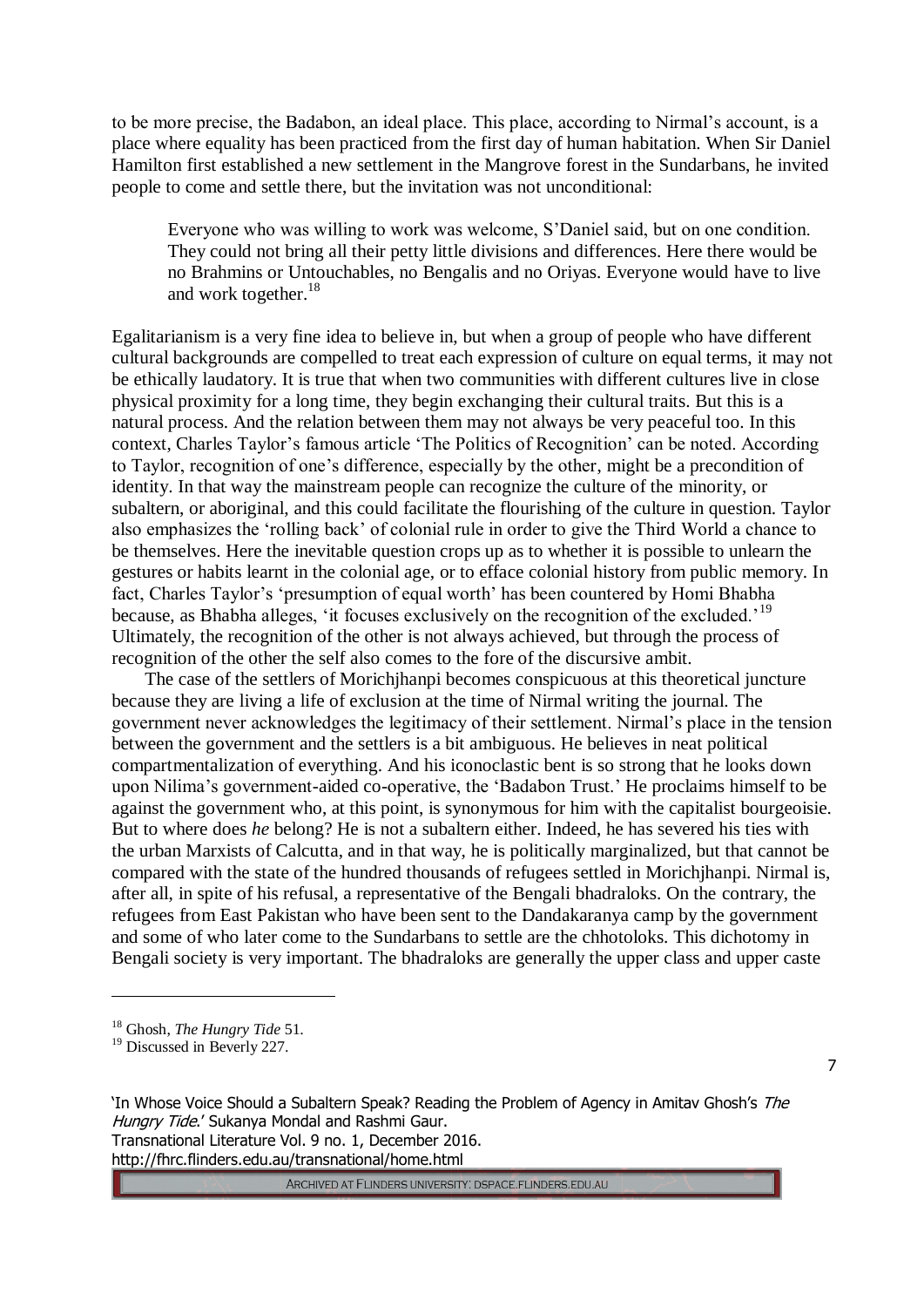Bengalis, and they are educated too. The chhotoloks are 'nimnobogiyo, nimnoborniyo' (as Byapari describes them)—lower class and lower caste people. Nirmal, definitely a bhadralok, goes to Morichjhapi, in order to experience the zeal of a revolution, and for his love for Kusum. It is a love about which Nirmal has a feeling of illegitimacy that he can never articulate.

Apparently, Nirmal claims to have a great concern for the well-being of the poor marginalized people of this place, but besides teaching small children and exerting an effort to instill the germ of revolution and equality in others through conversation, he is never seen to have done anything as such to ameliorate the condition of the poor in the entire novel until he writes the saga of the settlers of Morichjhanpi. On the other hand, Nilima dedicates her life to the poor. It is Nirmal who christens Nilima's public welfare trust 'Badabon Trust,' but he actually frowns upon any such endeavour that has the slightest association with the government. In fact, initially, he haphazardly takes up the job of teaching in Gosaba, the area before the forests of the Sundarbans begin, in the settlement founded by the capitalist Sir Daniel Hamilton. The thing which deserves reconsideration in this context is the difference between the first inhabitants who had come to the virgin jungle at the time of Sir Daniel and the people who lived there when Nirmal and Nilima arrived. The former were subjects in colonial India, and the latter are citizens. In the latter phase, governmental discourse is more widespread though it is not always readily visible.

This novel also problematizes the case of widening government space in today's world. It showcases an example of what Hardt and Negri call 'Hybrid constitution,' i.e. the transformation and mixture of different governmental forces.<sup>20</sup> Nilima's Badabon Trust that works for the welfare of the villagers of the Sundarbans is such an organization. In fact, Nirmal looks down upon Nilima's endeavour, for having taken funds from the government. Here, the 'Badabon Trust' is a completely private organization, but its aim is to improve the health facilities of the locality and to empower women economically. Thus it does precisely what a government of a nation-state is supposed to do. Here, by funding the NGO and recognising Nilima's effort (through conferring a President's award on her) the state actually channels capital through a method that appears politically benign. Like the NGOs, Hardt and Negri problematise another site of postmodern society: the media. This is a site of expression of civil society as well as a medium to reach civil society.<sup>21</sup> At times, it works as the public conscience too. Ghosh shows how the media could be the desired site for the subaltern also.

It is true that Amitav Ghosh does not employ a subaltern narrator to tell the stories; rather he cannot, as the political reality does not allow him to do that. Gayathri Prabhu shows that by employing several micro-narratives Ghosh demonstrates how there cannot be a universal simplified voice of the subalterns.<sup>22</sup> Ghosh also shows that it is not always the philanthropic whim of the mainstream which leads one to document the subaltern's history for them, but sometimes it is the subaltern who consciously wishes for their plight to be recorded. When Nirmal has a tour of the island Morichjhanpi, he congratulates his guide saying that they have

 $\overline{a}$ 

8

http://fhrc.flinders.edu.au/transnational/home.html

<sup>&</sup>lt;sup>20</sup> Michael Hardt and Antonio Negri, *Empire* (Cambridge, Mass.: Harvard UP, 2000) 317.

 $21$  Hardt and Negri 311.

<sup>&</sup>lt;sup>22</sup> Gavathri Prabhu, 'Retelling Nature: Realism and the Postcolonial Environmental Imaginary in Amitav Ghosh's *The Hungry Tide*,' *Transnational Literature* 7.2 (2015) 2.

<sup>&#</sup>x27;In Whose Voice Should a Subaltern Speak? Reading the Problem of Agency in Amitav Ghosh's The Hungry Tide.' Sukanya Mondal and Rashmi Gaur. Transnational Literature Vol. 9 no. 1, December 2016.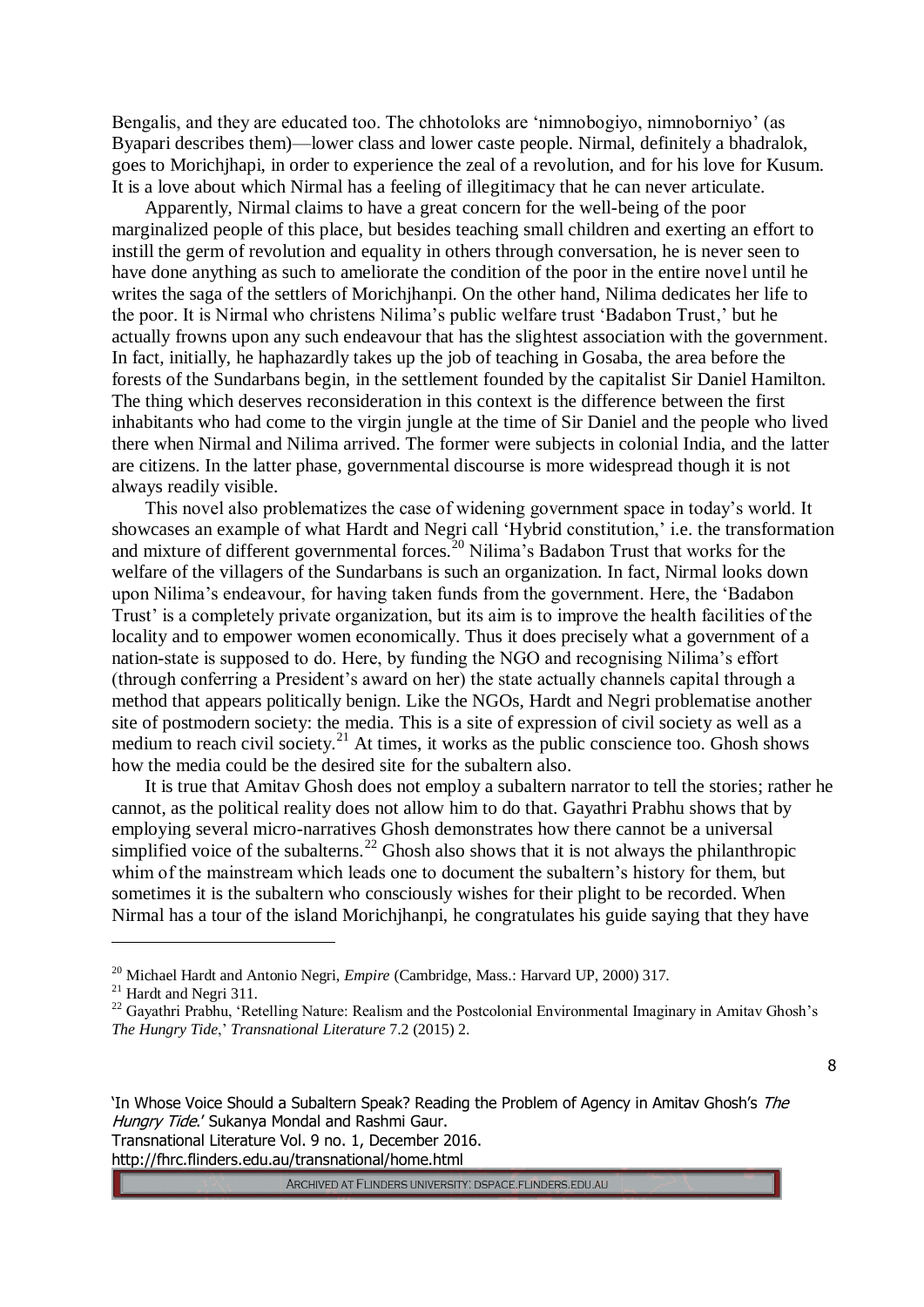luck on their side. The guide apparently believes more in the practical facts of the present than the futuristic assurance of luck. Their conversation is evident of how self-conscious a subaltern can be at the time of his exposure to an urban educated person, here a bhadralok:

At the end of the brief tour, I clasped my guide's hand: 'Destiny is on your side, comrade.'

He smiled and said, 'But still, we cannot succeed without help.'

It was clear at once that he was thinking of all the ways in which I might be of use to him. This impressed me. It was a good sign, I thought, that he was applying his mind in this practical way.

'I want to be of help,' I said. 'Tell me what I can do.'

'That depends,' he said. 'What's most important to us at this time is to mobilize public opinion, to bring pressure on the government, to get them to leave us alone. They're putting it out that we're destroying this place; they want people to think we're gangsters who've occupied this place by force. We need to let people know what we're doing and why we're here. We've to tell the world about all we've done and all we've achieved. Can you help us with this? Do you have contacts with the press in Kolkata?<sup>23</sup>

Clearly, at the time of an emergency, a subaltern feels that it is necessary to let the world know what s/he has been going through and to gain moral support from others. The unnamed settler of Morichjhanpi here wants to reach the media. The situation is quite analogous to that of Rigoberta Menchú's testimonial. At this point, the subaltern wants to make a speech in front of the mainstream media, and s/he would obviously say what would ameliorate their situation. For the media or the ethnographer, it is difficult to judge the veracity of the things the subaltern speaker makes.

In the next part of the conversation, when the guide gets a negative answer from Nirmal, he asks, 'Then do you know anyone with power? Policeman? Forest Rangers? Politicians?<sup>24</sup> Another negative answer makes him lose interest in Nirmal. Thus it is understood, though it cannot be generalized, that a subaltern knows the importance of power in special cases. And when he is in a pressing situation he may want to access that power. Before the dubious government-conducted operation of Morichjhanpi and after it, a great number of articles were published in Bengali (Ross Mullick's is the only one in English). These articles are written by people from various walks of life—poet, journalist, novelist, politican, IAS officer, IPS officer, and even the then chief minister of West Bengal Jyoti Basu. Interestingly, though all these articles deal with the condition of the people in Morichjhapi and the righteousness of government to conduct a forceful evacuation of the island, they vary greatly in terms of the details. Sunil Gangopadhyay, one of the most noteworthy and popular authors in postindependence West Bengal urges the government to be sympathetic towards the settlers. He does mention the restrictions with which the government has to function and acknowledges the difficulty on the part of the government to peacefully tackle this situation, but in the end he

 $\overline{a}$ 

ARCHIVED AT FLINDERS UNIVERSITY: DSPACE.FLINDERS.EDU.AU

<sup>23</sup> Ghosh, *The Hungry Tide* 172.

<sup>24</sup> Ghosh, *The Hungry Tide* 172.

<sup>&#</sup>x27;In Whose Voice Should a Subaltern Speak? Reading the Problem of Agency in Amitav Ghosh's The Hungry Tide.' Sukanya Mondal and Rashmi Gaur. Transnational Literature Vol. 9 no. 1, December 2016. http://fhrc.flinders.edu.au/transnational/home.html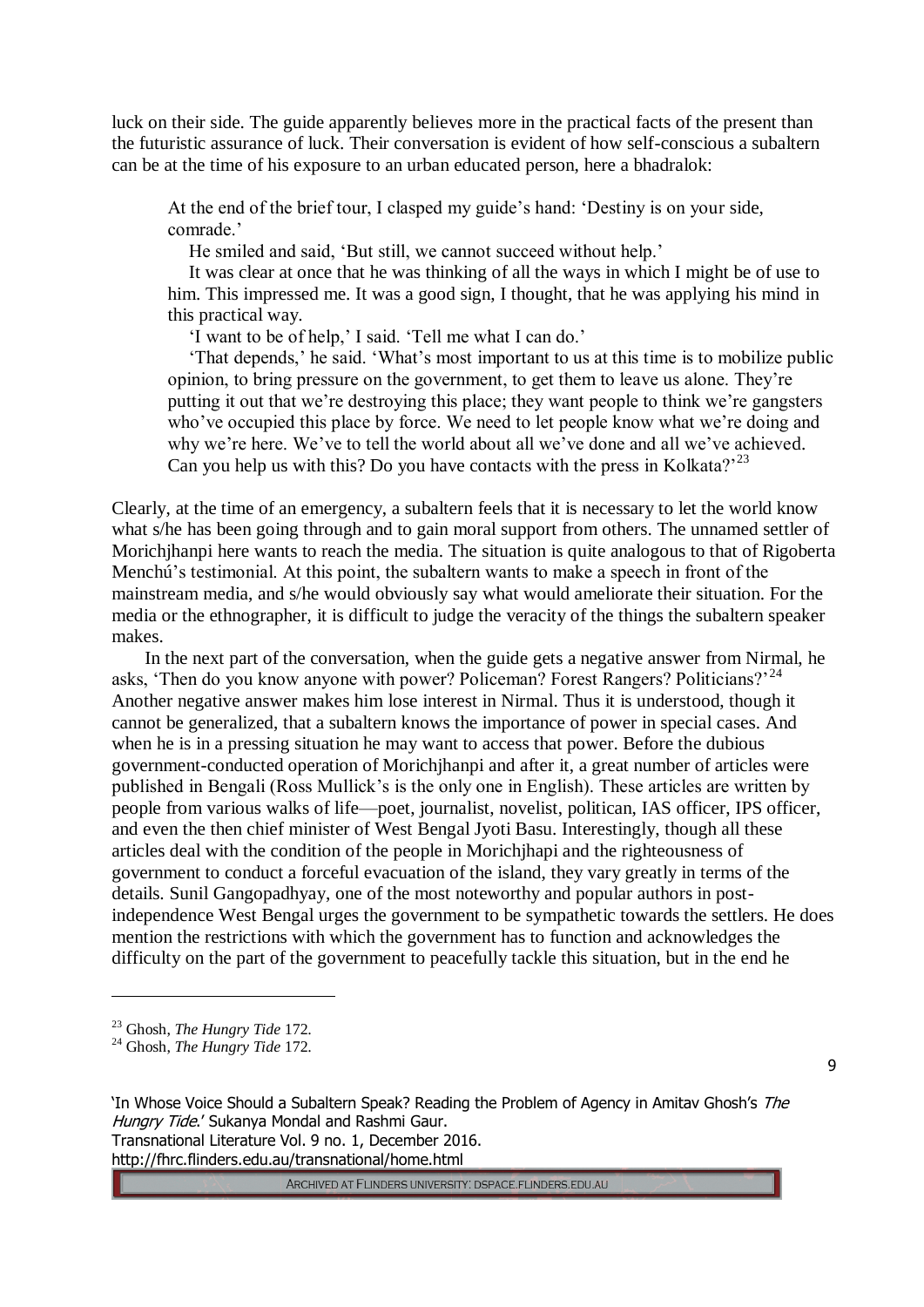wants the government to be more humanitarian. Ashok Mitra, the noted Marxist economist who was the Finance Minister of West Bengal at that time, and Amiya Kumar Samanta (Superintendent of Police) also write articles on the same issue but they never admit that any kind of atrocity has ever been exercised against the settlers. The journalists and free-lance social workers also write articles whose sympathy is for the cause of the settlers but the details vary. In fact, within the novel itself the question of agency is broached. Nirmal, in spite of being from the strata of bhadralok, is not sure about the reception of his journal. Thus when he writes, 'You will have greater claim to world's ear than I have,' he admits that everyone, even if s/he is from the elite or middleclass part of the society might not have the authority to speak. By keeping faith in Kanai's ability to publicize the refugees' tragic fate in Morichjhanpi, Nirmal ascertains the necessity of the dissemination of the subaltern's fate and history to the rest of the world. Priya Kumar argues that by portraying the deaths of both Fokir and Kusum, Ghosh forecloses any possibility of subaltern agency, but it may be counter-argued that Ghosh in this novel, tries to situate the subaltern in a position which does not let them have any agency or speak for themselves and it is the elite society which mechanizes such a situation. Even Nirmal's journal does not have the agency of Kanai's proposed book.

As the perspectives of the afore-mentioned real-life writers vary, in the novel too, the characters have different points of view. Piya's perspective is completely different from those of Nirmal and Kanai. She is more scrutinizing in her visual observation and about the tones in which words are uttered because she cannot understand the language. After all, the tones are quite similar across the languages. It is not always the words through which feelings are expressed or messages are conveyed, but sometimes silence becomes more meaningful than the words. Ghosh shows through Piya's experience how, at times, silence becomes an armour to deflect the indifferent superciliousness of the elites. In her first visit to Fokir's and Moyna's residence, Piya asks Kanai if he can make Fokir take part in the conversation as he is very much reticent and it is Fokir to whom Piya is very grateful. Kanai tries to initiate a conversation by telling him that he knew Fokir's mother. But the way he starts his speech, 'Ha re Fokir; do you know me? I'm Mashima's nephew,' does not work. Here, the very word with which he begins his speech 'ha re' is indicative of the speaker's low esteem for the person he is speaking to. 'Ha re' is a very common word used in domestic conversations in Bengali, but it is rude to address someone who is almost a stranger. In this case, Fokir, instead of continuing the conversation, goes further inside his shell. Here Ghosh also shows that language cannot be a barrier to understanding a person's situation. Piya is also from the elite part of society, and in addition to that she does not understand Bengali, yet she can clearly perceive what has been exchanged between Kanai and Fokir:

She hadn't understood what had passed between the two men, but there was no mistaking the condescension in Kanai's voice as he was speaking to Fokir; it was the kind of tone in which someone might address a dimwitted waiter, at once jocular and hectoring. It didn't surprise her that Fokir had responded with what was clearly his instinctive mode of defence: silence.<sup>25</sup>

<sup>25</sup> Ghosh, *The Hungry Tide* 210.

 $\overline{a}$ 

10

'In Whose Voice Should a Subaltern Speak? Reading the Problem of Agency in Amitav Ghosh's The Hungry Tide.' Sukanya Mondal and Rashmi Gaur. Transnational Literature Vol. 9 no. 1, December 2016. http://fhrc.flinders.edu.au/transnational/home.html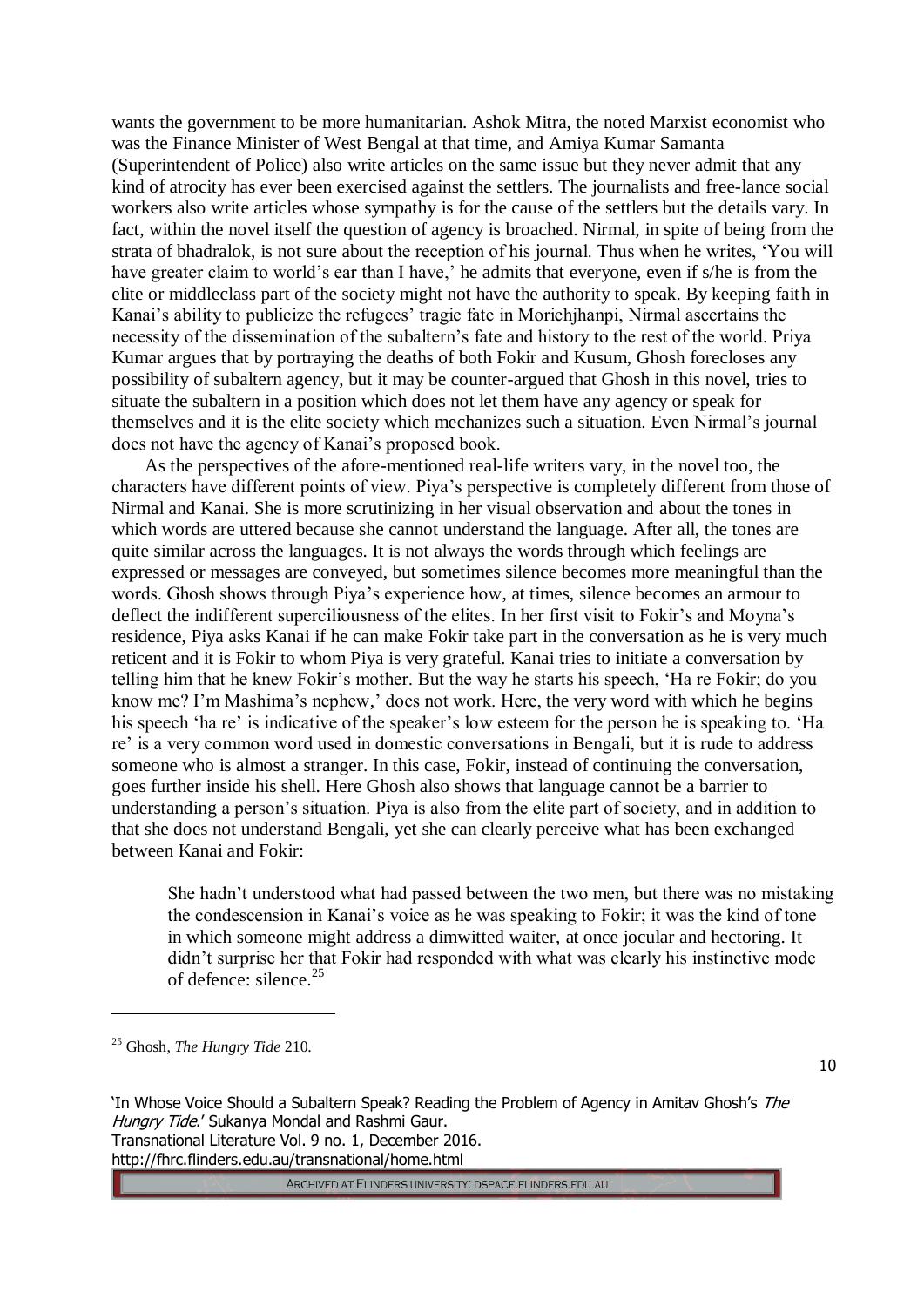In fact, Nirmal, who is so enthusiastic about the matters of the so-called downtrodden and marginalized people, does not actually ever try to look at their lives from their perspective. At times, his elitist way of dismissing the subaltern culture is revealed. When Kanai first comes to know about the deity Bon Bibi from Kusum, he asks Nirmal about it. Nirmal's response is dismissive: 'Nirmal waved him airily away. "It's just a tale they tell around here. Don't bother yourself with it. It's just false consciousness; that's all it is."<sup>26</sup> Nirmal is, therefore, one of those methodical Marxists, despised by Antonio Gramsci, who theorize every aspect of the Proletariat culture. Here lies the problem in an elite representing the subaltern. Pablo Mukherjee in his essay on *The Hungry Tide* points to the same problem: the myths that the marginal people believe in are apparently ludicrously meaningless to the urban people. In this case, the Bon Bibi myth is about a deity who is believed to be the presiding goddess of the jungle by the local fisher-folk and others who have to frequent the jungle for their livelihood. The interesting fact about this deity is that her origin is, as the local people of the Sundarbans believe, Arabia. She along with her brother, Shah Jongoli travelled to the Gangetic delta of Bengal. It was deep forest at that time and Dokkhin Rai, the god of the tigers, had his reign over this place. Bon Bibi and Dokkhin Rai had a fight. Dokkhin Rai lost, but Bon Bibi was so generous that she let Dokkhin Rai have his rule over a part of the delta. According to the treaty it was decided that in Bon Bibi's territory, people would have their habitation and in Dokkhin Rai's part, tigers would have theirs.<sup>27</sup> Precisely, this is a story of man's fight with nature to claim more space. Like many other mythological stories, it also claims a space in the public imagination and memory. What might be of interest to an urban person without any knowledge about this place and the local culture is the communal syncretism in their beliefs, which are almost non-existent in the urban space.

The syncretism in religious practices in this Mangrove area bears a discreet signature of subaltern ideology. Piya hears Fokir uttering 'Allah' several times at the shrine of Bon Bibi. Though she does not understand any other word in the prayer, she perceives the mode of the prayer to be a Hindu one. Fokir's religious affiliation is Hindu by birth, but like many other of the fisher-folk community in the Sundarbans, he believes in the greatness of Bon Bibi. And Bon Bibi is not a goddess to be found in the Brahminic Hindu pantheon of gods and goddesses. Here this trend exhibits exactly what Gramsci describes regarding the subaltern's customization of the religion of the elite. According to Gramsci, religion for the subalterns does not always work as a false consciousness, but it contributes to their method of rationalizing things in everyday life.<sup>28</sup>

#### **The subaltern and the ecological issue**

The subaltern people, whether they are the poor fisher-folk of the Sundarbans or the tribal people resisting the 'development projects' of the government in many places of India, do not think about the sustenance of the ecosystem in the way the people from 'civil' society think. There is an inherent syncretism in their lifestyle both in regards to religious matters as well as ecology.

 $\overline{a}$ 

11

'In Whose Voice Should a Subaltern Speak? Reading the Problem of Agency in Amitav Ghosh's The Hungry Tide.' Sukanya Mondal and Rashmi Gaur. Transnational Literature Vol. 9 no. 1, December 2016. http://fhrc.flinders.edu.au/transnational/home.html

<sup>26</sup> Ghosh, *The Hungry Tide* 101.

<sup>27</sup> Ghosh, *The Hungry Tide* 39.

<sup>28</sup> David Arnold, 'Gramsci and Peasant Subalternity in India,' *Mapping the Subaltern Studies and the Postcolonial* ed. Vinayak Chaturvedi (New York: Verso, 2000) 32.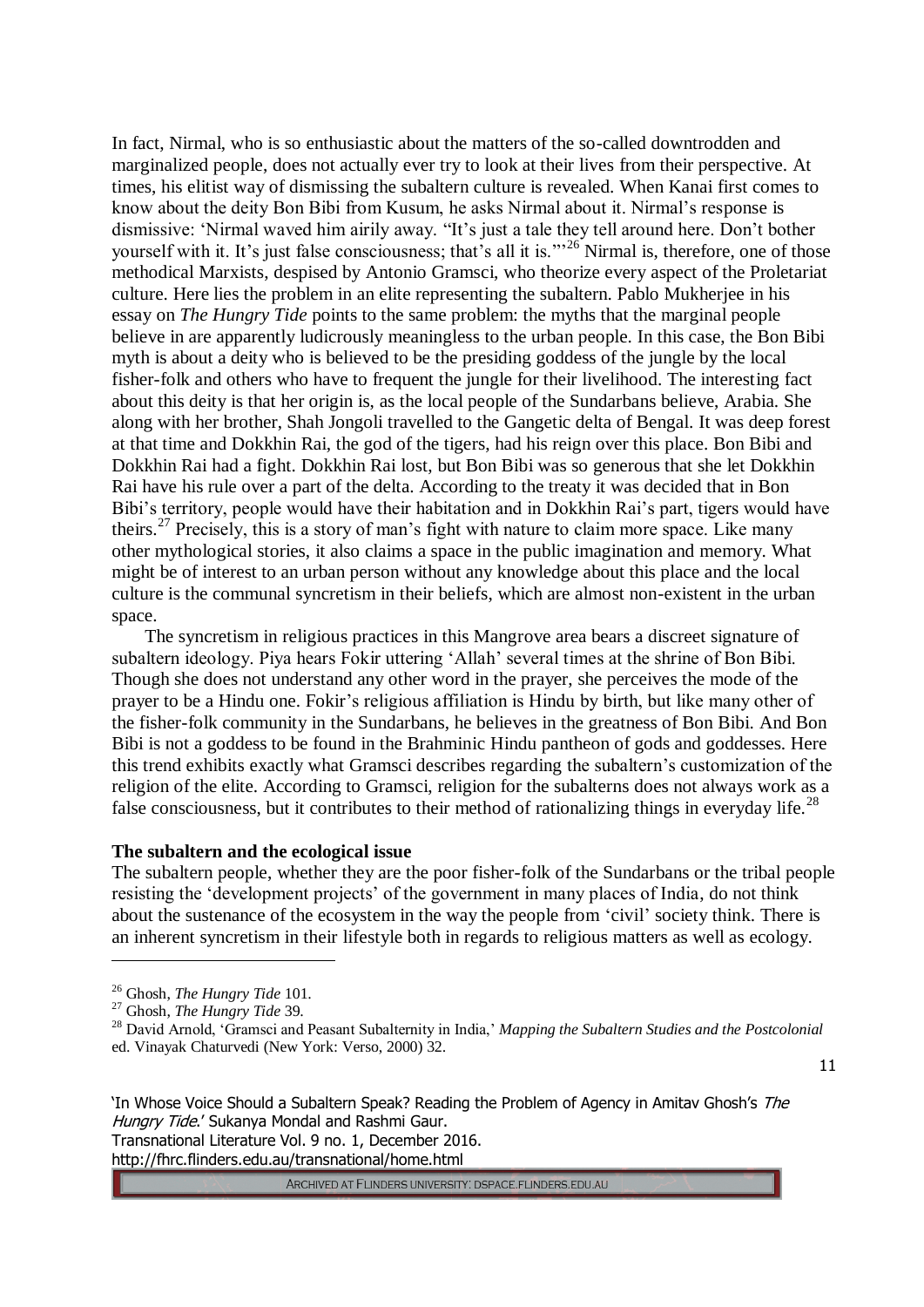The Bon Bibi shrine, which Fokir returns to again and again is first shown to him by his mother Kusum. He goes there to pay homage to the deity but at the same time the school of *sush*, the *Orcella* which frequent this area, somehow seem to be the messengers of the deity to Fokir. The kind of religion Fokir and the other people of his community in the Sundarbans practise is in stark contrast with the Brahminical version of Hinduism. Praying to Bon Bibi is one such example through which the religious autonomy is evident among the subalterns in the Sundarbans. For example, Ranajit Guha mentions the ceremonies held to invoke rain at the time of drought and of organizing puja to ward off the evil during an epidemic, as subaltern practices which they developed on their own and had not taken on cue from the elites.<sup>29</sup>

The incident of Morichjhanpi is a focal point around which the novel develops. The refugee settlers are evacuated by the Police Force in 1979 in order to protect the mangrove and the wildlife. It is a historical irony that when *The Hungry Tide* was published, a Memorandum of Understanding was signed by the West Bengal government led by the Left (the same political coalition who were in the ruling government in 1978) and the Sahara India Parivar – a private corporate agency. Sahara India declared an intention to build a five-star tourism infrastructure in the Sundarbans. $30$ 

Ghosh shows the different modes in the relation between the elite and the subaltern, especially when they are in conversation. In his first address to Fokir, Kanai uses 'tui,' which in Bengali, is indicative of disrespect. Fokir always sticks to 'apni,' indicative of respect, until they reach Garjontola. There Fokir starts addressing Kanai as 'tui.<sup>31</sup> The elite/subaltern divide or the hierarchy of power where the elite is considered to be the superior seems relative at this point. Kanai, in spite of his knowledge of six languages, is powerless in the jungle, whereas unlettered Fokir knows the tricks to survive the jungle's adverse conditions. Apparently in the everyday public domain, Kanai would be considered to have *power* in comparison with Fokir because the former has knowledge, which he derives from his institutional education. Fokir, athough he does not have any academic experience, gains knowledge from his life on the river. The latter's knowledge may be termed as a form of 'subjugated knowledge' (according to Michel Foucault). His knowledge does not receive recognition in the dominant discourse of knowledge, yet he knows the ecosystem of the Sundarbans apparently better than the urban-educated set.

Coming back to the Morichjhanpi issue, all the hubbub and government/settlers tension arises because of the ecological issue. The government emphasizes that the jungle is to be preserved at any cost. The novel's stance seems to be slightly oblique regarding this matter and the humanitarian cause that has been prioritized. Gareth Griffiths accuses the novel of overprioritizing human causes, but this novel actually cites an example when nature is destroyed not because of human greed but because of lack of empathy in human beings. The settlers who encroach in Morichjhanpi, a government territory, without permission, do so because they have no other way to survive. The atmosphere in Dandakaranya is so hostile that they come to the Sundarbans, a place where they can feel at home. If both the central and state governments had been proactive in solving the issue of the Hindu Bengali refugees from East Pakistan, the

 $\overline{a}$ 

12

'In Whose Voice Should a Subaltern Speak? Reading the Problem of Agency in Amitav Ghosh's The Hungry Tide.' Sukanya Mondal and Rashmi Gaur. Transnational Literature Vol. 9 no. 1, December 2016. http://fhrc.flinders.edu.au/transnational/home.html

 $29$  Arnold 41.

 $30$  Anand 29.

<sup>31</sup> Ghosh, *The Hungry Tide* 325.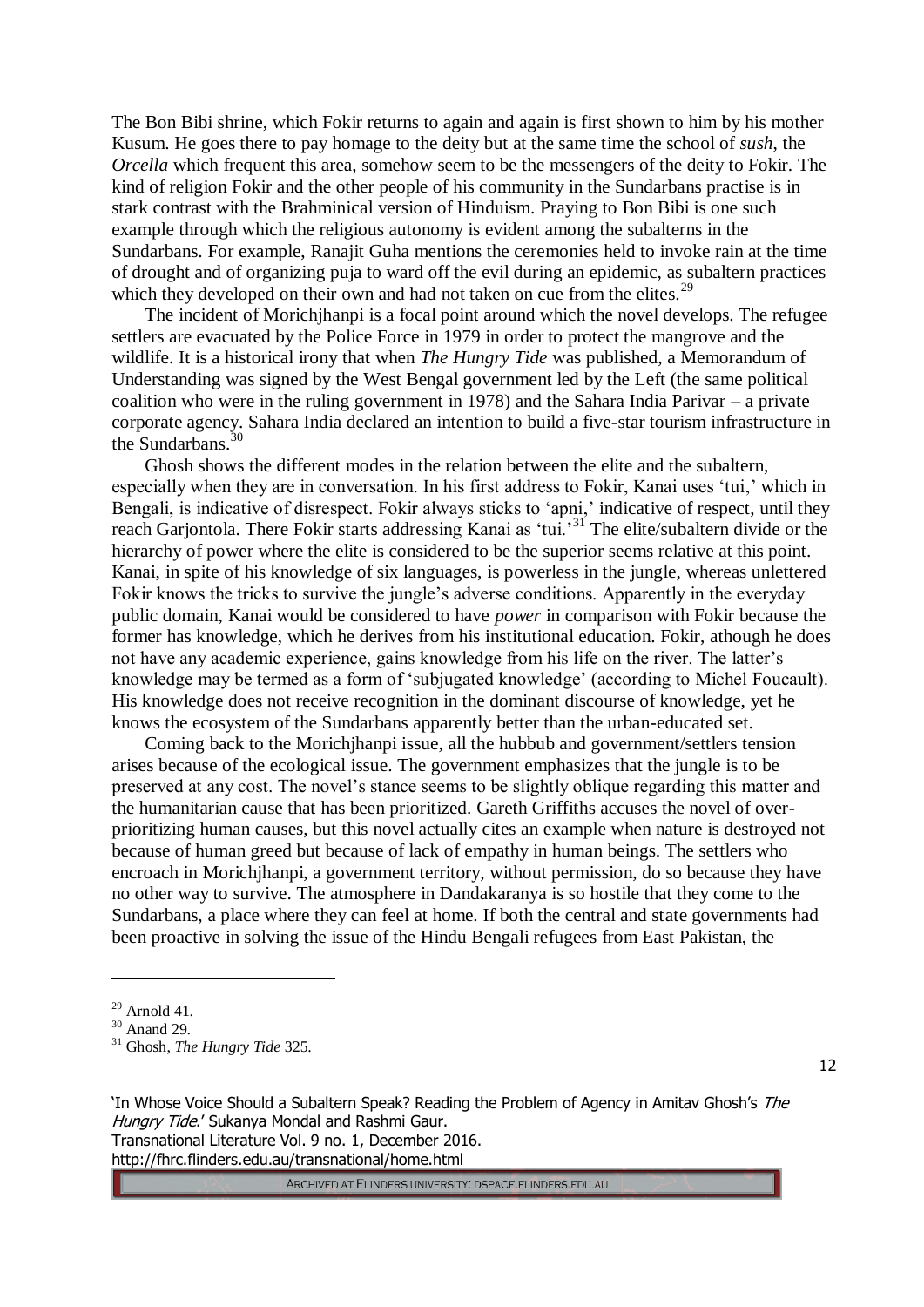problem would not have resulted. The governments, instead, are known to have reacted ruthlessly. Kanai points out the exact reason of this trend of some people's prioritizing animals over human beings:

'…it was people like you,' said Kanai, 'who made a push to protect the wildlife here, without regard for the human costs. And I'm complicit because people like me –Indians of my class, that is – have chosen to hide these costs, basically in order to curry favour with their Western patrons. It's not hard to ignore the people who're dying – after all they are the poorest of the poor.<sup>32</sup>

This is identified as the common practice with elite society in India. They ignore the problems of the subalterns. In his article 'Some Important Words about Morichjhanpi,' Sunil Gangopadhyay almost echoes Kanai's concern about the man versus ecology tension. Gangopadhyay wants the government not to take any coercive step against the refugees in the name of preserving forest. He writes:

…let the effort to subdue the refugees by the police force be stopped for some time. In the meantime, if a few tigers die, then let them die, if some trees are felled for wood in the jungle, then let them be felled. But let the people survive.  $33$ 

## **Conclusion**

In *The Hungry Tide*, Ghosh presents how the voice of the subaltern, when it exists at all, is caught in the whirlwind of state, civil society, and neoliberal capital ideologies at present. It may be quite worthwhile to mention here how Hardt and Negri show in their seminal work *Empire*, that in the modern empire, there is no Rome, ie there is no centre that controls everything, but that in today's world the controlling force is all pervasive. It is not only the government that decides how things should work. The non-governmental agencies and the corporate sectors with their gigantic purchasing ability can influence many parts of society. At present, the state is not able to control everything centrally, but the flow of capital is to be found everywhere, thereby having a powerful influence. For example, Nilima's co-operative which works for the betterment of the poor people of the Sundarbans is aided by both governmental and non-governmental agencies, and Piya's research on Gangetic dolphins is funded by an international agency. Hardt and Negri discuss how the NGOs and such organisations work from below while the government works from above. They also assert that 'many NGOs serve to further the neoliberal project of global capital.'<sup>34</sup> In almost the same vein, in his most recent book, *The Great Derangement: Climate Change and the Unthinkable*, Ghosh discusses how the equilibrium of the environment has been consecutively pushed to the threshold of collapse – first by colonialism and then by the all-encompassing influence of capital. Ghosh demonstrates how the establishment of the port of Canning in the Sundarbans in 1864 was profusely cautioned against by Henry Piddington, a ship

 $\overline{a}$ 

13

'In Whose Voice Should a Subaltern Speak? Reading the Problem of Agency in Amitav Ghosh's The Hungry Tide.' Sukanya Mondal and Rashmi Gaur. Transnational Literature Vol. 9 no. 1, December 2016. http://fhrc.flinders.edu.au/transnational/home.html

<sup>32</sup> Ghosh, *The Hungry Tide* 301.

<sup>33</sup> Sunil Gangopadhyay, 'Morichjhapi Somporke Joruri Katha,' *Morichjhapi: Chhinno Desh, Chhinno Itihas* ed. Madhumay Pal (Kolkata: Gangchil, 2009) 67; translated by Mondal.

<sup>&</sup>lt;sup>34</sup> Hardt and Negri 313.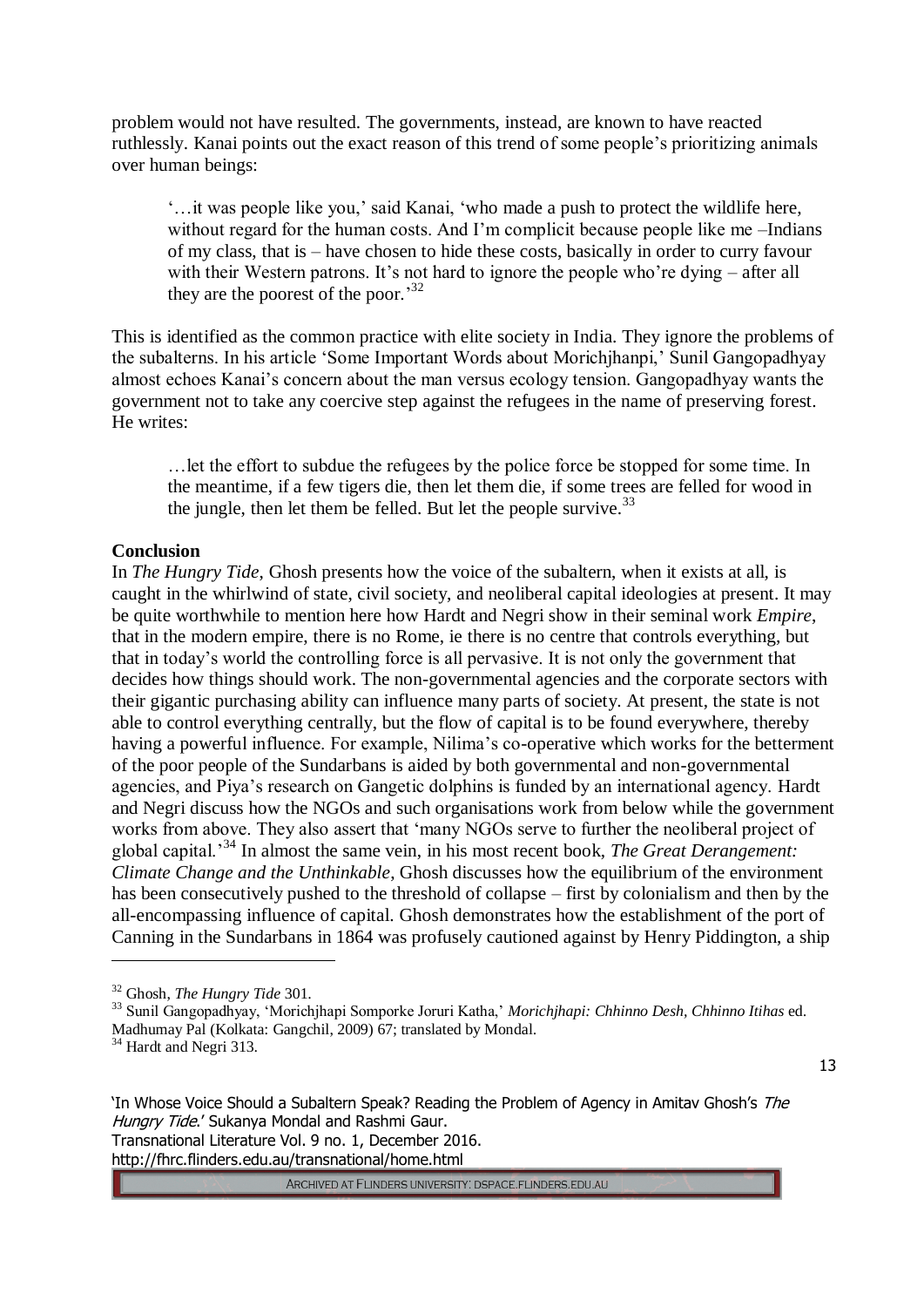inspector by profession and a meteorologist by passion, in 1853, but the colonial administration with their usual arrogant decision-making tendencies did not pay heed to that. The consequence was as miserable as it had been warned.<sup>35</sup> The ruin of Port Canning is still there to mock colonial myopic arrogance. In the current situation too, Ghosh observes that there are several coastal cities in the world which run the risk of fatal inundation, but because of the strong real-estate lobby everywhere, any information about the possible meteorological disaster is prevented from circulation.<sup>36</sup> It can be noted here that Piddington was indeed equipped with the pen and was English by birth, but still his plea addressed to the then governor-general was not paid heed to. At that time the colonial state was the supreme power.

Thus the complex network through which power works rarely allows the voice of dissent to be heard, when the voice emanates from the less powerful section of the society, even when there is no racial or linguistic barrier as such. Although a specific language as a medium of expression is problematized in this novel, and the linguistic differences between the elite and the subaltern are also showcased, at the same time, it is also pointed out that language cannot be a barrier between two persons with different linguistic abilities. This is evident in the relation between Piya and Fokir. In the novel, Nirmal writes for the refugees, and in reality, an eminent person like Sunil Gangopadhyay writes in support of them. But still their cause is not taken care of. Thus the novel raises the issue of the subaltern's own voice, and questions whether it should have been a subaltern armed with a pen, as then s/he could have put his/her cause more persuasively. Dipesh Chakrabarty comments that Derrida once said that voice was 'no guarantor of presence.<sup>37</sup> In this novel, the very question of the voice the subaltern speaks in remains openended.

#### **Acknowledgement:**

The research carried out for writing this paper has been funded by the Ministry of Human Resource Development, Government of India. We are grateful for all the comments made by reviewers. They constructively enriched the paper.

*Sukanya Mondal is a PhD candidate in the Department of Humanities and Social Sciences, Indian Institute of Technology Roorkee, India. Her thesis is on the subaltern agency in Amitav Ghosh's novels. Besides Ghosh, her research interests include postcolonial literature, translation, and celluloid adaptation of literature.*

14

 $\overline{a}$ 

'In Whose Voice Should a Subaltern Speak? Reading the Problem of Agency in Amitav Ghosh's The Hungry Tide.' Sukanya Mondal and Rashmi Gaur. Transnational Literature Vol. 9 no. 1, December 2016. http://fhrc.flinders.edu.au/transnational/home.html

<sup>&</sup>lt;sup>35</sup> Amitav Ghosh, *The Great Derangement: Climate Change and the Unthinkable* (Chicago and London: University of Chicago Press, 2016) 76-8.

<sup>36</sup> Ghosh, *The Great Derangement* 64.

<sup>37</sup> Dipesh Chakrabarty, 'Subaltern Studies in Retrospect and Reminiscence,' *South Asia: Journal of South Asian Studies* 38.1 (2015) 16.